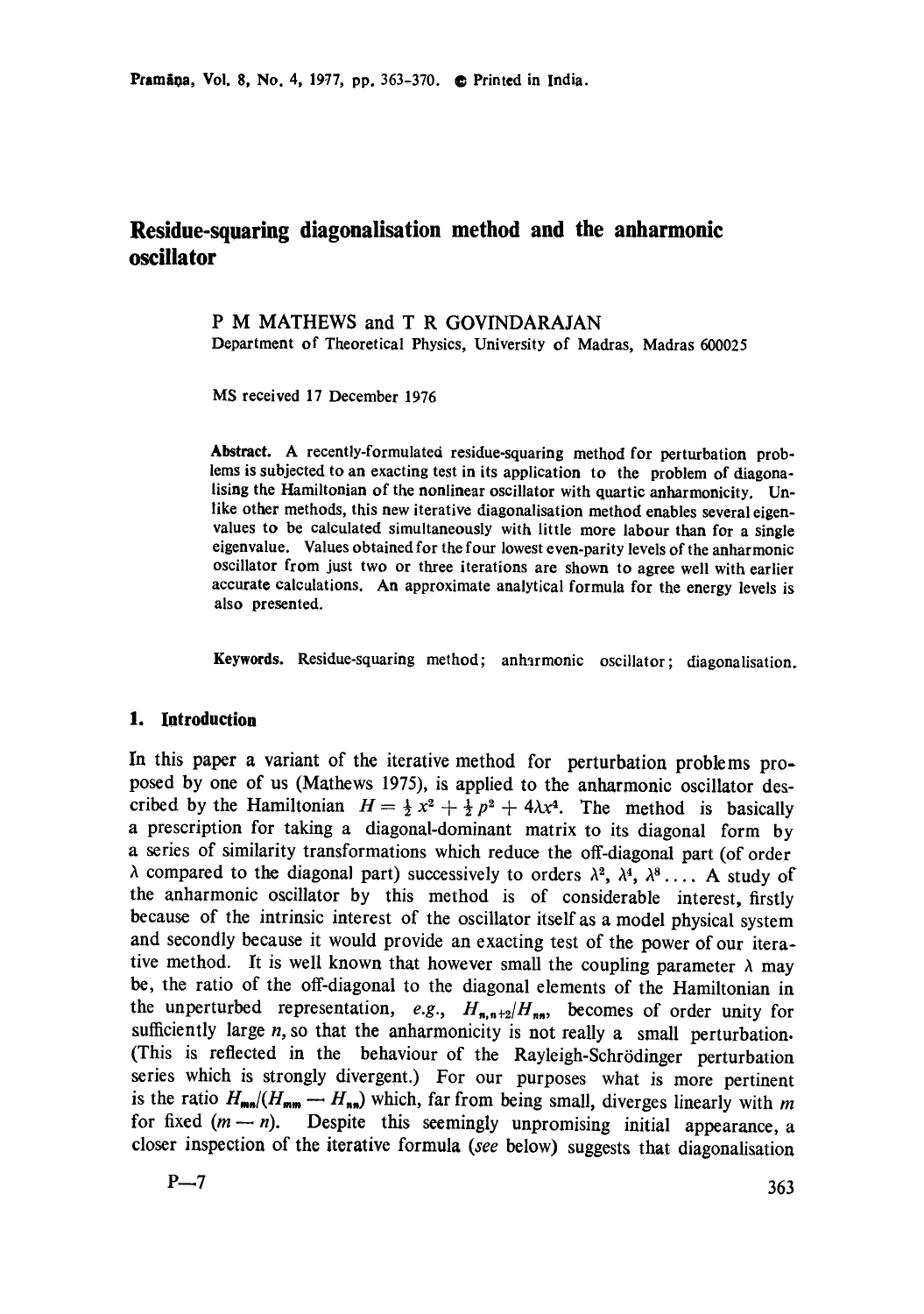of the Hamiltonian might be accomplished by the new method, and the work presented here shows that this conjecture is indeed valid.

The anharmonic oscillator, as a highly interesting physical system, has been studied by a number of authors in recent years. Following the determination of the asymptotic behaviour of the coefficients in the Rayleigh-Schrödinger perturbation series by Bender and Wu (1969), the analyticity properties of the energy eigenvalues in the complex  $\lambda$ -plane have been discussed by Simon (1970), while Loeffel *et al* (1969) have demonstrated the use of Padé approximants in extracting from the Rayleigh-Schrödinger series a converging sequence of approximations **for** the eigenvalues. Determination of the eigenvalues by a Borel summation method applied to Rayleigh-Schrödinger series has been accomplished by Graffi et al (1970). Prior determination of the Rayleigh-Schrödinger series to a very high order is required for accurate calculation using either of these 'improper' summability methods. A more practical calculational method is that of Biswas *et al* (1971) who have reduced the problem to finding the roots of an infinite Hill determinant, and used a recurrence relation existing between truncated determinants of different dimensions to carry the evaluation of the determinant to sufficiently high order till the roots converge. More recently, Graffi and Grecchi (1975) have shown how to reduce the eigenvalue problem for an oscillator with anharmonicity of the type  $\lambda x^{2m}$  to the determination of the poles (with respect to the energy parameter) of an  $m \times m$  matrix expressed as a continued fraction; successive approximations, with rather fast convergence, being obtained by increasing the number of stages of the continued fraction which are taken into account. Finally we may mention another recursive approach employed by Hioe and Montroll (1975) wherein an iterative scheme is set up for the  $n$ -th eigenvalue; the scheme is based on the straightforward expansion of the truncated characteristic determinant of the Hamiltonian matrix (in a suitably chosen harmonic oscillator basis), the truncation being around the  $(n, n)$  element. Besides these methods, which in principle can be carried to any accuracy, there is also a formula due to Mathews and Eswaran (1972) for quick estimation of energy eigenvalues (for not too low quantum numbers).

Before presenting the details of our method we mention two of its features which give it a considerable advantage over the others. Firstly, it is relatively easy to extend it to cases of mixed anharmonicities (e.g., when both  $x^4$  and  $x^6$ ) terms are present); the computational labour involved in mixed cases is not much more than that in the quartic case. Secondly, it gives any number of eigenvalues simultaneously in principle, and in practical evaluation, the computation of a number of eigenvalues costs little additional labour over that of a single eigenvalue.

### **2. The method**

The diagonalisation technique introduced by Mathews (1975) is based on a separation of the matrix  $H$  to be diagonalised into purely diagonal and off-diagonal parts  $D$  and  $\lambda R$  respectively:

$$
H = D + \lambda R \tag{1}
$$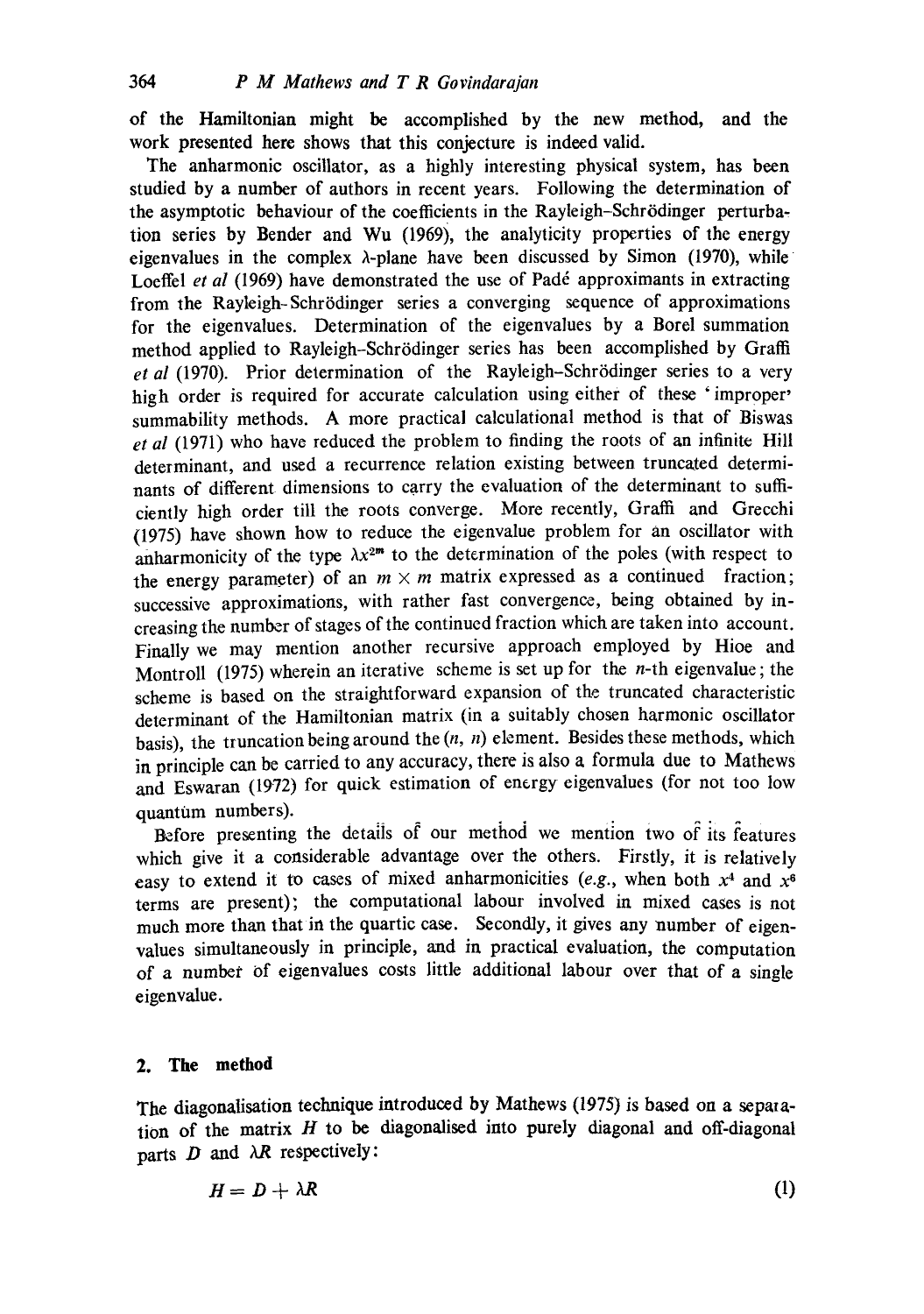and the application of a similarity transformation  $H' = (1 + \lambda S)^{-1} H(1 + \lambda S)$ with S chosen in such a way as to ensure that the off-diagonal part of  $H'$  is O( $\lambda^2$ ). Then H' takes the form  $H' = D' + \lambda^2 R'$ . In the present problem wherein the Hamiltonian H is expressed in terms of operators  $a$ ,  $a<sup>†</sup>$  with simple commutation properties, it is advantageous to modify the above procedure slightly and define

$$
H' = e^{-\lambda A} H e^{\lambda A}
$$
  
=  $H - \lambda [A, H] + \frac{\lambda^2}{2!} [A, [A, H]] - \frac{\lambda^8}{3!} [A, [A, [A, H]]] +$   
=  $D + \lambda \{R - [A, D]\} + \lambda^2 \{ -[A, R] + \frac{1}{2!} [A, [A, D]] \} + ...$  (2)

If  $A$  is chosen such that

$$
[A, D] = R,\tag{3}
$$

then H' differs from the diagonal part D only by terms of order  $\alpha^2$  or higher Hence the diagonal part D' of H' differs from D by terms of  $O(\lambda^2)$ ; and the off-diagonal part R' of H', being also O ( $\lambda^2$ ) can be written as  $\lambda^2$  R:

$$
H' = D' + \lambda^2 R'
$$
  
=  $D - \frac{\lambda^2}{2!} [A, R] + \frac{2\lambda^3}{3!} [A, [A, R]] - \frac{3\lambda^4}{4!} [A, [A, [A, R]]] + ...$ 

that is

$$
H'=D-\sum_{\mu=2}^{\infty}\frac{(-1)^{\mu}(\mu-1)}{\mu!}A^{\mu}_k R_{\mu}
$$
\n(4)

where

$$
R_{\mu+1} = [A, R_{\mu}], \mu = 1, 2, \dots \tag{5}
$$

with  $R_1 = R$ .

It is to be noted that (4) is not a simple power series in  $\lambda$ . This is because  $R_{\mu}$ itself depends on  $\lambda$  through the  $\lambda$  dependence of A, arising ultimately from the fact that  $D$  in eq. (1) includes the diagonal part of the perturbation proportional to  $\lambda$ .

The process which led to  $H'$  from  $H$  can now be repeated by constructing

$$
H''=e^{-\lambda A'} H'e^{\lambda A'}=D''+\lambda^4 R''
$$

and so on. The last step is ensured by choosing A such that  $[A', D'] = R'$ . It may be noted that  $D'' - D'$  will not involve powers of  $\lambda$  less than  $\lambda^4$  and similarly  $D'' - D''$  will be  $O(\lambda^8)$  and so on.

#### **3. Application to the anharmonic oscillator**

The anharmonic oscillator Hamiltonian which we seek to diagonalise is

$$
H = \frac{1}{2} (x^2 + p^2) + 4\lambda x^4
$$
  
=  $\frac{1}{2} (2N + 1) + \lambda (a + a \dagger)^4$ ,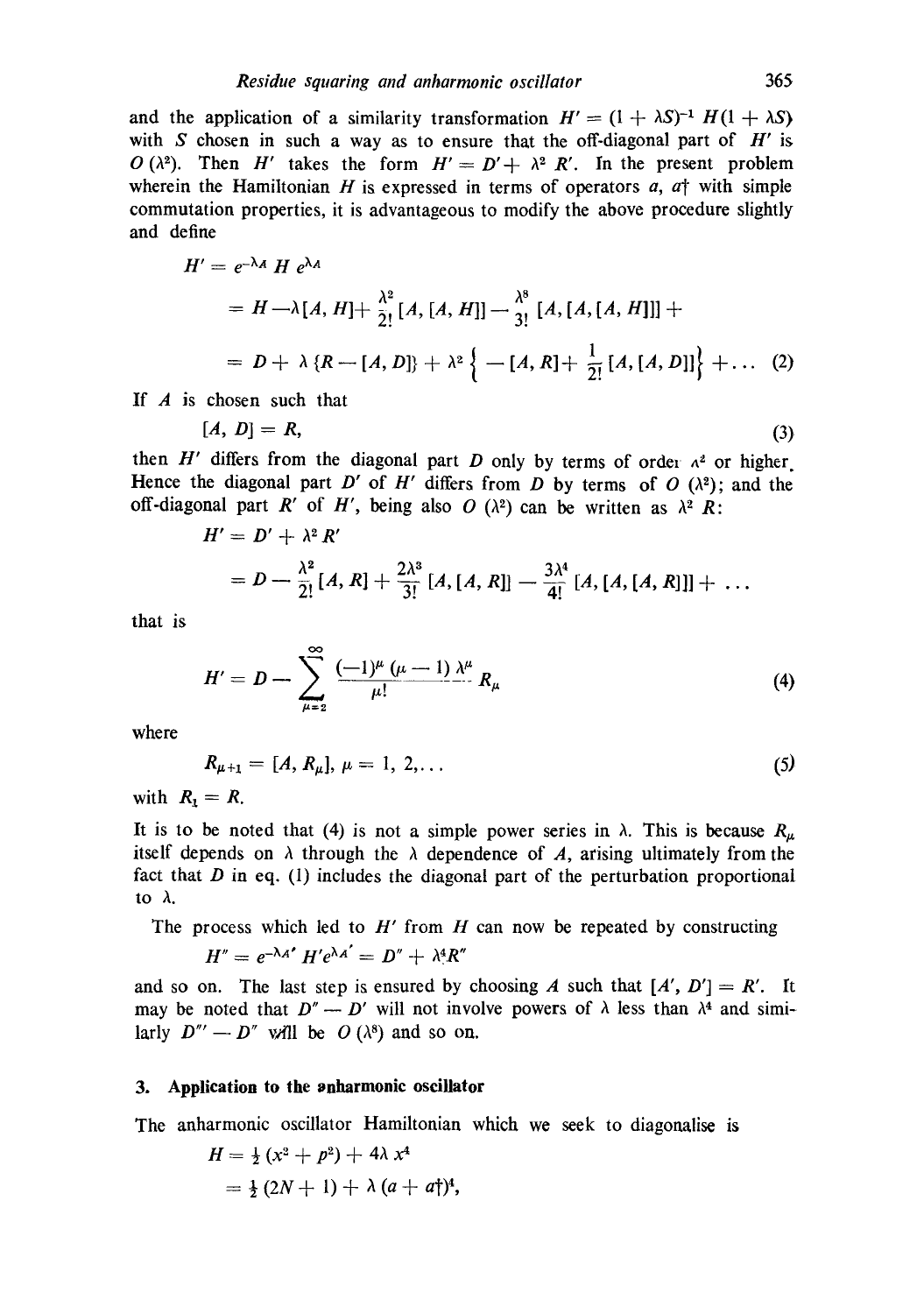where  $N = a^{\dagger} a$  and a,  $a^{\dagger}$  are the annihilation and creation operators obeying the commutation relations

$$
[a, a\dagger] = 1, [N, a] = -a, [N, a\dagger] = a\dagger. \tag{7}
$$

In the unperturbed representation in which  $N$  is diagonal, the diagonal and offdiagonal parts  $D$  and  $\lambda R$  of  $H$  are given by

$$
D = \frac{1}{2} (2N + 1) + 3\lambda (2N^2 + 2N + 1) \tag{8 a}
$$

$$
R = \sum_{i=1}^{2} [a \dagger^{2i} R_{1,i}(N) + R_{1,i}(N) a^{2i}]
$$
 (8 *b*)

with

$$
R_{1, 1} (N) = 4N + 6 \tag{9 a}
$$

$$
R_{1,2} \ (N) = 1. \tag{9 b}
$$

The operator *A*, determined by the condition (3), is readily seen to be

$$
A = \sum_{m=1}^{2} [a \dagger^{2m} A_m(N) - A_m(N) a^{2m}] \tag{10}
$$

$$
A_1(N) = -\frac{(2N+3)}{(12\lambda N + 18\lambda + 1)}
$$
 (11 a)

$$
A_2(N) = -\frac{1}{(48\lambda N + 120\lambda + 4)}.
$$
 (11 b)

In view of the forms  $(8 b)$  and  $(10)$  of R and A it is obvious that

$$
R_2 = [A, R], R_3 = [A, R_2], \dots, R_{\mu} = [A, R_{\mu-1}]
$$
 (12)

which appear in the expression (4) for  $H'$  can be written as

$$
R_{\mu} = \sum_{i=0}^{2^{\mu}} \left[ a \dagger^{2i} R_{\mu,i} \left( N \right) + R_{\mu,i} \left( N \right) a^{2i} \right] \tag{13}
$$

On substituting (13) and (10) in (12) one gets a recursion relation connecting  $R_{\mu+1}$ ,*l* to the  $R_{\mu,i}$ . It can be written in the succinct form

$$
R_{\mu+1,\mathbf{i}}\left(N\right) = \sum_{m=-2}^{2} \left[ A_m\left(N+2l-2m\right) R_{\mu,\mathbf{i}-m}\left(N\right) - A_m\left(N\right) R_{\mu,\mathbf{i}-m}\left(N+2m\right) \right] \tag{14}
$$

by introducing the definitions

$$
A_{-m}(N) = -A_m(N-2m) \times \frac{N!}{(N-2m)!} \quad (m > 0)
$$
 (15 a)

$$
R_{\mu,-l}(N) = R_{\mu,l}(N-2l) \times \frac{N!}{(N-2l)!} \quad (l>0).
$$
 (15 b)

The recurrence relation (14) is the basic formula to be employed in evaluating H'. Once the  $R_{\mu,1}$  are determined from this relation, starting with (8b) and (10), one has, from  $(4)$  and  $(13)$ ,

$$
H' = D - \sum_{\mu=2}^{\infty} \frac{(\mu-1) \lambda^{\mu}}{\mu!} \sum_{l=0}^{2\mu} [a \dagger^{2l} R_{\mu,l}(N) + R_{\mu,l}(N) a^{2l}]. \tag{16}
$$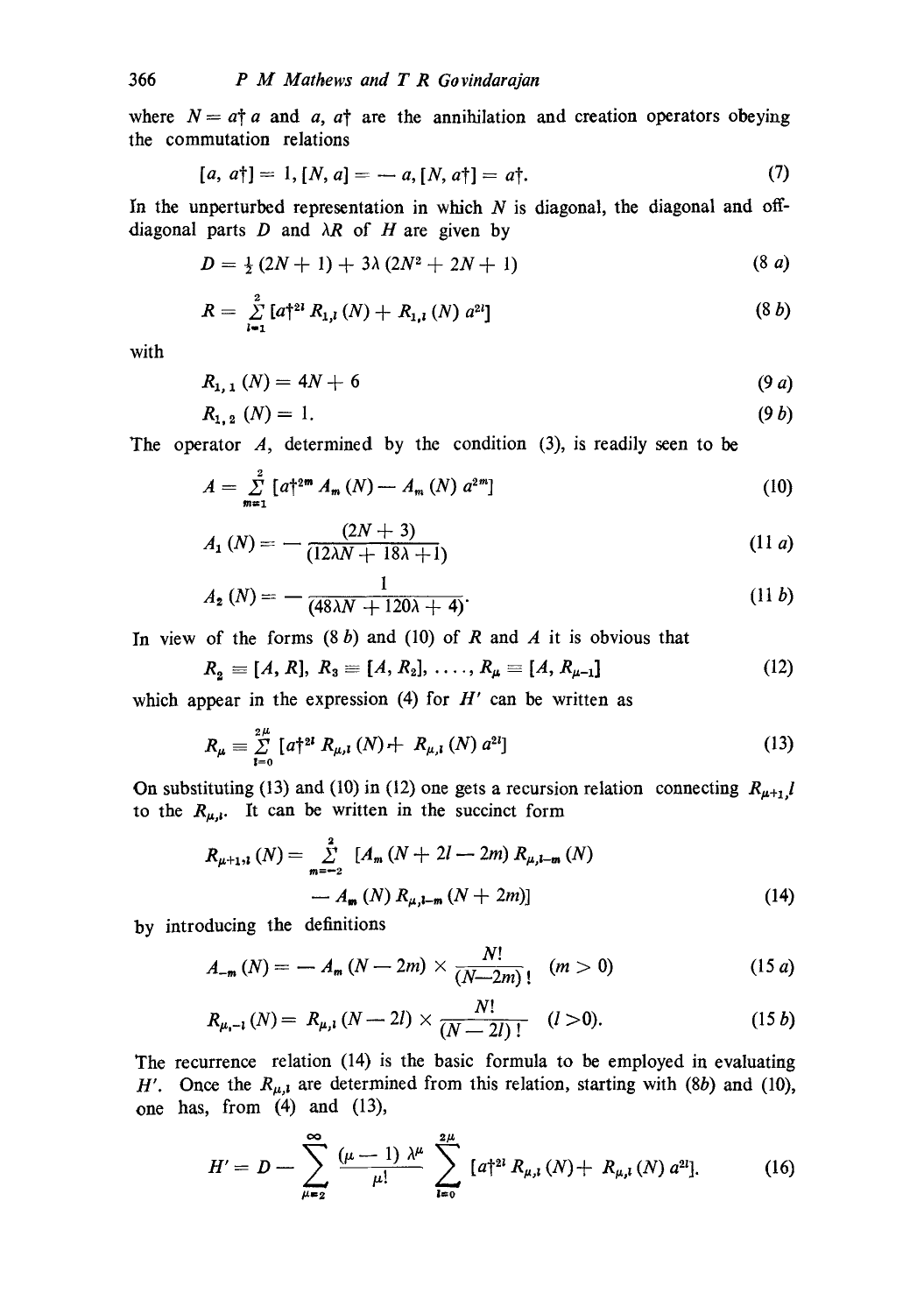The diagonal part, which gives the eigenvalues at this stage of the diagonalisation procedure, is

$$
D' = D - 2 \sum_{\mu=2}^{\infty} \frac{(\mu - 1) \lambda^{\mu}}{\mu!} R_{\mu,0}
$$
 (17)

The next stage of the iterative process is to start with H' and determine *H"*  by the same procedure as above. The only difference is that unlike in  $R$  and  $A$ , where powers higher than  $a<sup>4</sup>$  and  $a<sup>+4</sup>$  do not appear, in R' and A' such a limitation does not exist. In practice one finds however that the contribution of offdiagonal elements decreases rapidly with distance from the diagonal, so that one does not have to consider high powers of a and a<sup>†</sup>. Further, for values of  $\lambda$ which have been considered in the literature, we have found that it is not necessary to proceed beyond *D"'.* 

#### **4. Results**

As we have noted earlier, in taking  $D'$  to be an approximation to the diagonalized form, we are in error only in respect of terms proportional to  $\lambda^4$  and higher. If such terms are ignored, the eigenvalues are given by  $D'$ , eq. (17), omitting terms with  $\mu > 3$ . To this approximation, our calculation gives

$$
E_n = \frac{1}{2} (2n + 1) + 3\lambda (2n^2 + 2n + 1) + F(n) - F(n - 4)
$$
  
+ G(n) - G(n - 2) \t(18)

where

$$
F(n) = \frac{(n+4)!}{n! (12\lambda n + 30\lambda + 1)} \left[ -\frac{\lambda^2}{4} + \frac{\lambda^3}{2} (2n+3) (2n+5) (2n+7) \right]
$$
\n(19 a)

and

$$
G(n) = \frac{(n+2)!(2n+3)^2}{n!(12\lambda n+18\lambda+1)} \left[ -2\lambda^2 - \frac{\lambda^3}{2} (4n^3+18n^2+74n+84) \right]
$$
\n(19 b)

In particular, for the ground state energy we have

$$
E_0 = \frac{1}{2} + 3\lambda - \frac{6\lambda^2 (7 + 114\lambda)}{(1 + 30\lambda)(1 + 18\lambda)}.
$$
 (20)

Curiously, though the procedure of Hioe and Montroll (1975) is quite different from ours, they have also obtained a part of the formula  $(18)$ — the part remaining when the terms in  $\lambda^3$  within the square brackets in eqs (19) are dropped.

As a test of our iterative procedure we have performed numerical calculations for the energies of the lowest four even-parity levels for  $\lambda = 0.025$  and  $\lambda = 0.125$ . In order to get accuracy to the eighth decimal place in  $E_0$  for  $\lambda = 0.025$  we found that it was necessary to determine the coefficients up to  $\mu = 12$  in the first stage of the calculation, while in the next iteration the  $R'_{\mu,\mathbf{i}}$  for  $\mu$  up to 3 only were needed. To get sufficient accuracy in the higher levels also we extended the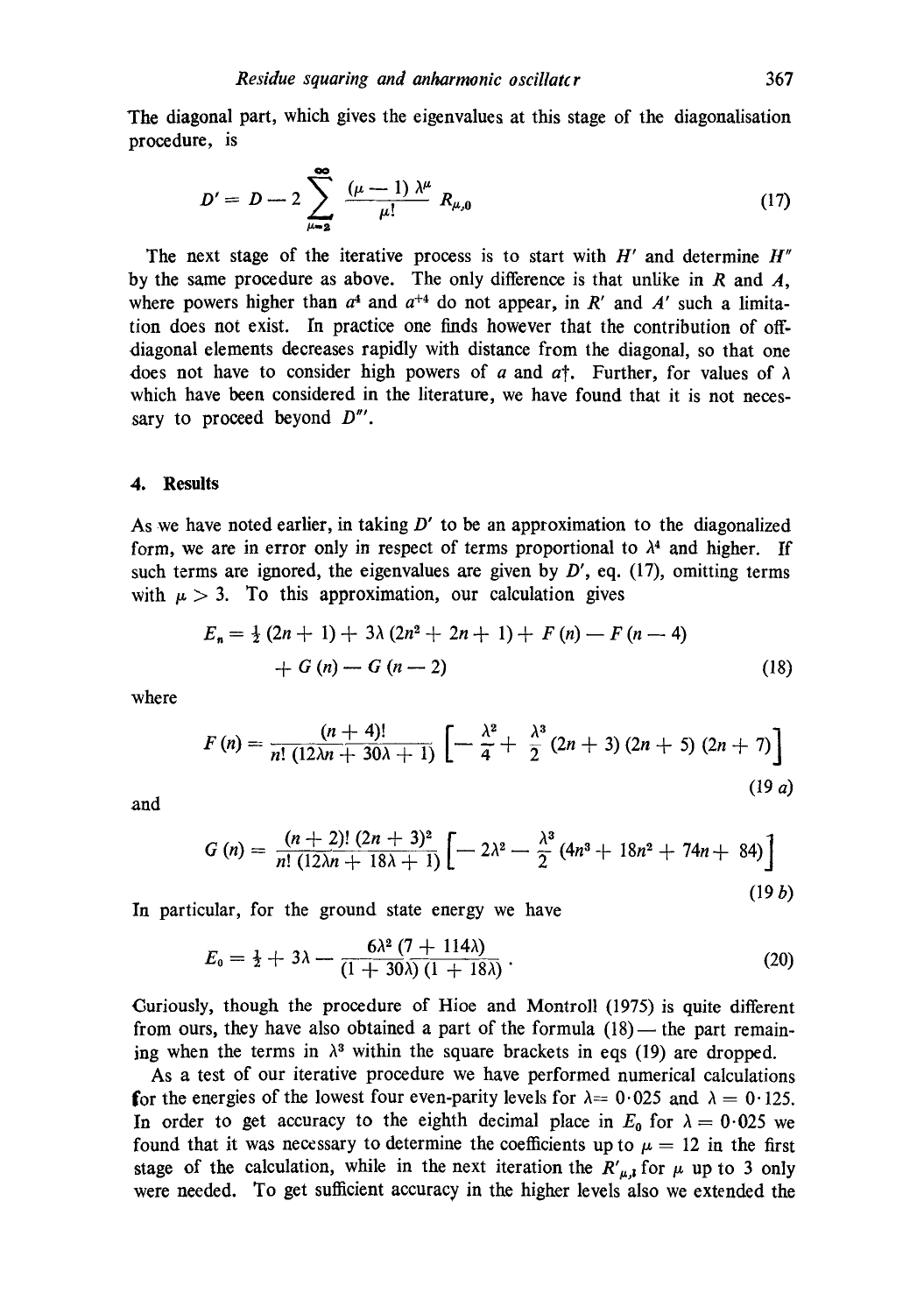above scheme to  $\mu = 16$  in the first iteration,  $\mu = 8$  in the second iteration and  $\mu = 4$  in the third iteration. With this we obtain accuracy to six decimals even for  $E_6$ . In all cases and at every stage of the iteration, it was found that terms with  $l > 10$  could be ignored as they were too small to make any difference, to the accuracy aimed at. Our results for the lowest four levels are given in table 1. The accuracy indicated is that which is expected from the magnitudes of the offdiagonal elements at the last stage of the calculation and the residue-squaring nature of the procedure. The only other accurate computation for excited levels is that due to Biswas *et al* (1973). Their results are also shown in the table, for comparison. It will be noticed that our expectation regarding accuracy is justified by the agreement between the two sets of results. Incidentally, the analytical formula (18), from which the values given within brackets in table 1 are computed, is seen to yield quite reasonable results for the lower value of  $\lambda$  for lowlying levels.

The rapidity with which the eigenvalues converge as one proceeds through successive stages of the iterative process may be seen from table 2.

|             | $\lambda = 0.025$        |               | $\lambda = 0.125$    |               |
|-------------|--------------------------|---------------|----------------------|---------------|
|             | Ours                     | <b>Biswas</b> | Ours                 | <b>Biswas</b> |
| $E_{0}$     | 0.55914632<br>(0.558936) | 0.55914632    | 0.696176<br>(0.6860) | 0.6961758     |
| $E_{2}$     | 3.13862428<br>(3.127)    | 3.1386243     | 4.32753<br>(4.264)   | 4.32752       |
| $E_{4}$     | 6.2203008<br>(6.162)     | 6.2203009     | 9.0288<br>(9.148)    | 9.0287        |
| $E_{\rm e}$ | 9.657839<br>(9.517)      | 9.657839      | 14.417<br>(15.25)    | 14.4176       |

Table 1. Energy eigenvalues of the first four even-parity levels of the anharmonic oscillator  $[Quantities within brackets are calculated using eq.  $(18)$ ]$ 

Table 2. Approximations to eigenvalues at various stages of the iteration

|       | Stage of<br>iteration | Approximation to |           |          |
|-------|-----------------------|------------------|-----------|----------|
| λ     |                       | $E_0$            | $E_{2}$   | $E_4$    |
| 0.025 | ı                     | 0.55914810       | 3.1388680 | 6.227620 |
|       | $\overline{2}$        | 0.55914632       | 3.1386251 | 6.220318 |
|       | 3                     | 0.55914632       | 3.1386242 | 6.220300 |
| 0.125 | 1                     | 0.698177         | 4.49349   | 10.0155  |
|       | 2                     | 0.696258         | 4.32917   | 9.0473   |
|       | 3                     | 0.696176         | 4.3275    | 9.0288   |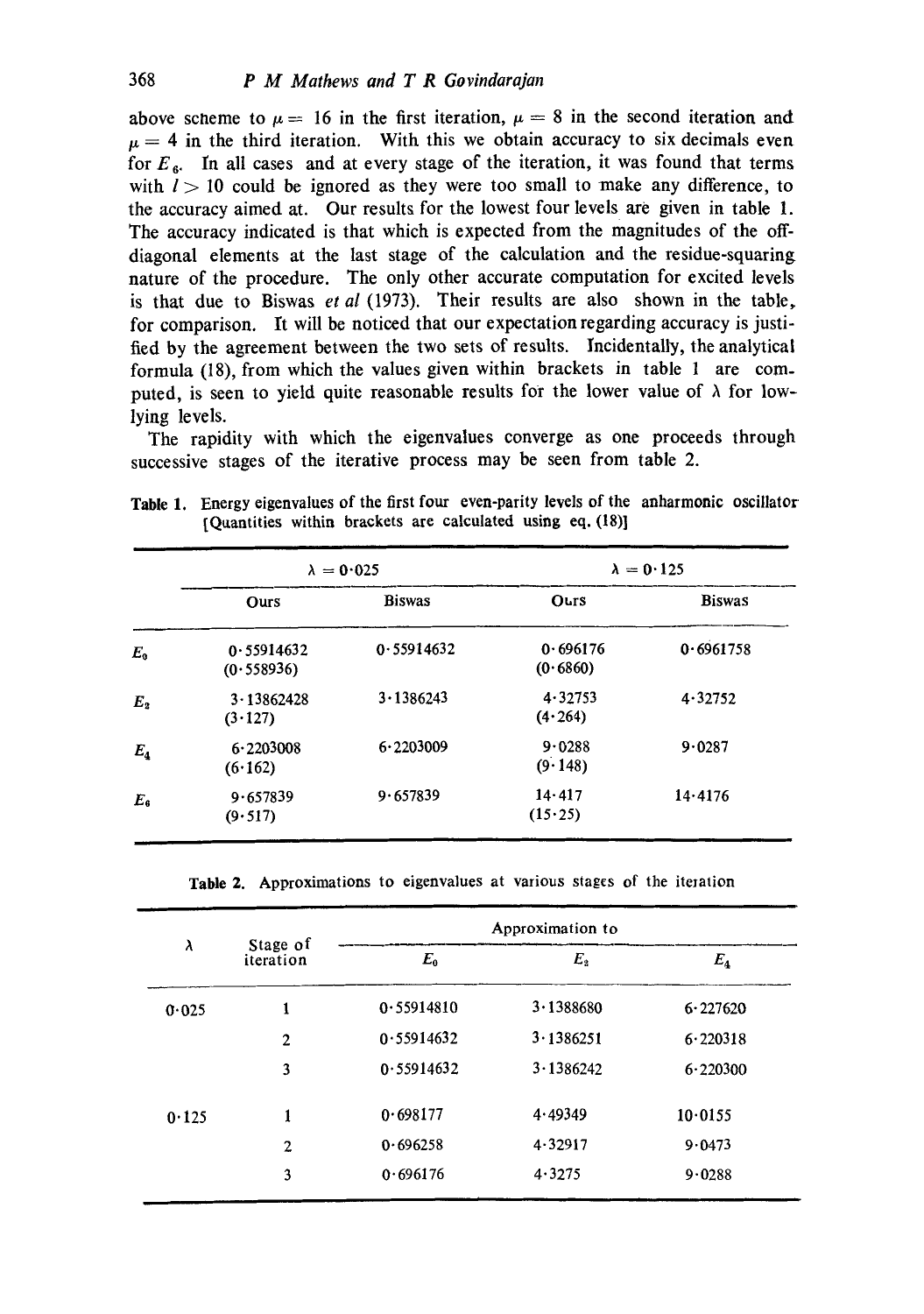Accuracy to the number of figures shown is expected from the magnitudes of the off-diagonal elements remaining at the last stage of iteration; and the agreement with the results of Biswas *et al* (table 1) shows that this expectation is indeed well founded.

#### **5. Discussion**

The root cause of the difficulties in devising fast-converging approximation procedures for determination of the eigenvalues of the anharmonic oscillator lies in the fact that the off-diagonal elements  $H_{n,n+r}$  grow indefinitely (like  $n^2$ ) as n increases. This behaviour is responsible for the explosive increase in magnitude of the Rayleigh-Schr6dinger coefficients with increasing order in the standard perturbation theory. It is of particular interest to note that in our method, the correction to the diagonal terms which arise at each stage of the iterative procedure is, for large values of the quantum number n, of the order  $n^2$ : there is no worsening of the n-dependence as one proceeds with the iterations. Actually this may appear surprising since the off-diagonal matrix  $A$  has matrix elements  $A_{mn} = - H_{mn}/(H_{mn} - H_{nn})$  which increase linearly with n, and the successive terms in the expression (4) contain increasing number of factors  $A$ . What happens is that in evaluating the commutator  $[A, R_{\mu-1}]$ , the leading power of *n* gets cancelled between the two terms of the commutator. This may easily be verified, starting from known forms of A and  $R_1 \equiv R$ . One finds, in fact, that  $R_{\mu,\mathbf{l}}(N) \propto N^{-(l-2)}$  for large N, so that the matrix of  $a\uparrow^{2l} R_{\mu,\mathbf{l}}(N)$  is O (n<sup>2</sup>) for large n, as stated earlier. Having convinced oneself of this result for the multiple commutators occurring in  $H'$ , one can use similar arguments to extend this result to  $H''$  and so on.

We also note that the method presented here goes through without appreciable increase in complexity if higher powers of x (besides  $x<sup>4</sup>$ ) are also present in the perturbation. While this will produce further off-diagonal terms in  $R$  and hence A, this makes a difference only in the first stage of the iterative process (since terms distant from the diagonal are already present, in principle, in H',  $H''$ , etc.). However we have already noted that in the multiple commutators appearing in  $H'$ ,  $H''$ , etc., off-diagonal elements far removed from the diagonal have little effect. For this reason, the presence of extra terms in the perturbation does not make any great difference to the diagonalisation procedure.

#### **Acknowledgements**

Part of this work was done during the tenure of a research studentship awarded to TRG by the University of Madras, and this support is gratefully acknowledged. He wishes to express his gratitude to the University Grants Commission for the award of a Junior Fellowship.

#### **References**

Bender C M and Wu T T 1969 *Phys. Rev.* 184 1231 Biswas S Net *al* 1971 *Phys. Rev.* D4 3617 Biswas S Net *al* 1973 *J. Math. Phys.* 14 1190